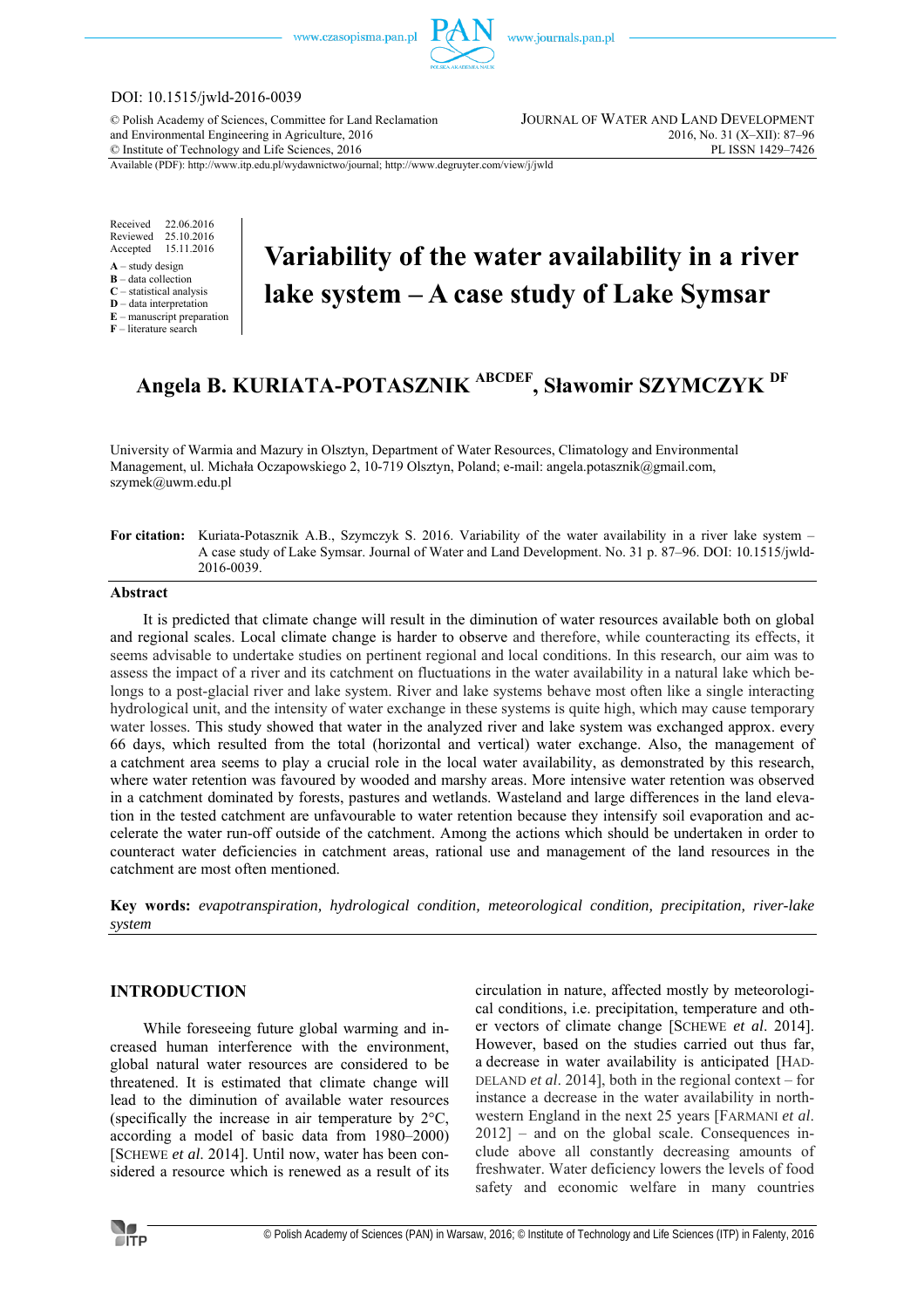## 88 *A.B. KURIATA-POTASZNIK, S. SZYMCZYK*

[SCHEWE *et al*. 2014]. Climate elements in Olsztyn Lake District, a physicogeographical mesoregion located in Masurian Lake District, have been observed to change since 1848. For example, an increase in air temperature by about  $0.6^{\circ}$ C each 100 years has been documented as well as a deficit in the climatic water balance noted after 1990 [OKOŃSKI *et al*. 2009]. Hazard is posed not only by the steadily decreasing amount of water, but also by its constantly deteriorating quality. For example, Lake Symsar presents a serious water quality problem caused by the influx of domestic sewage [POTASZNIK *et al*. 2014].

Climate change is harder to observe in the local context and therefore, while counteracting its effects, it seems justified to undertake actions aimed at analyzing and investigating regional and local conditions and limitations [FARMANI *et al*. 2012]. Most of all, regions with arid climates, high temperatures and evaporation exceeding precipitation are exposed to the problem of water shortages. However, because of some unreasonable human actions, where preservation of the balance between the water supply and demand is neglected [FARMANI *et al*. 2012], this problem is also slowly emerging in other regions, with climates hitherto considered favourable. The Masurian Lake District is a region which enjoys quite favourable meteorological conditions, compared to the other parts of Poland. The lake district lies in an area where maritime and continental climates clash. The amount of precipitation is 600 mm, and the average temperature is approx. 6.5°C. Numerous lakes and forests affect the local microclimate significantly [KONDRACKI 2000; STACHY *et al*. 1987; WACNIK *et al*. 2014].

According to HADDELAND *et al*. [2014], the construction of water storage reservoirs has had an enormous influence on the global water balance. The presence of surface water bodies in a region favours the formation of a corresponding microclimate, and consequently limits water loss by evaporation. Microclimate is a characterized as a set of meteorological factors specific in a given site [SUN, CHEN 2012]. In a water balance analysis, the difference between the water income and the water outflow is examined, or else the difference between the amount of precipitation, surface and underground water inflow versus the amount of transpiration, evaporation, and surface and underground water outflow is considered [BAJKIE-WICZ-GRABOWSKA, MIKULSKI 1996]. Most often, water bodies and reservoirs located in terrain hollows, extremely shallow and having small catchment areas, are particularly exposed to water loss as a result of climate change [SOJA *et al*. 2013]. On the other hand, in water bodies of the postglacial origin (type of lake: tunnel-valley lakes), characteristic for the discussed lake district, water escapes mostly through surface outflow. Generally, post-glacial lakes often form river-lake systems, or combinations of lakes and rivers flowing through them, often behaving as a single interacting hydrological unit [WASSENAAR *et al*. 2011].

The intensity of water exchange in these systems is quite high, which may contribute to temporary water losses. The soil/water balance in the catchment area, dependent on land cover, the needs of plants and meteorological conditions (precipitation and temperature), also has a significant impact on the resources of available water. Evaporation from exposed ground is more intensive than in wooded areas, because forests reduce wind velocity [DUPONT *et al*. 2015], whereas the wind reduces the air humidity deficit. Therefore, planning alternative strategies for land use in area management seems to be crucial in counteracting the problem of water deficiencies [FARMANI *et al*. 2012].

The aim of the study was to analyze the varibility of water aviability in a catchment of a lake representing a river-lake system, in response to changing meteorological conditions. In this article, an attempt will be made to review meteorological conditions in the 2012–2014 hydrological years, and to identify hydrological conditions in direct catchments of this lake and in the catchments of its inflows. Also, we will make an analysis of the impact of meteorological conditions on water availability in the catchments and finally we will determine the influence of meteorological conditions of water exchange in the lake, including precipitation, evapotranspiration, surface inflow and outflow.

# **METHODOLOGY**

#### **RESEARCH SITE**

Lake Symsar is located in Olsztyn Lake District, whose geomorphological conditions were shaped during the last glaciation, hence the presence of numerous end moraines, with prevalent glacial clays of various types of texture, and with the dominance of sand and gravel fractions. The textural composition defined as the particle size distribution of particulate material, may have impact on the macronutrient content of soil [CHODAK *et al*. 2005]. Height differences in the area reach 20 metres. Lake Symsar is a flow-through lake, the last one in the course of the Symsarna River, which flows into the lake's south-eastern side and flows out of it in the northern direction, towards Lidzbark Warmiński. The river flows out from Lake Luterskie (average depth *h*: 7.2 m), and intersects the lakes: Ławki (*h*: 4.1 m), Blanki (*h*: 4.9 m) and Symsar  $(h: 4.9 \text{ m} - \text{Fig. 1}).$ 

Lake Symsar is a remnant of a tunnel valley and is characterized by an elongated shape and diversified bottom. Its maximum depth is 9.1 m. The lake holds 6 639 500  $m^3$  of water.

The total catchment area (i.e. together with the Symsarna River's catchment area) is 100 times larger than Lake Symsar, and equals  $1.35 \text{ km}^2$  surface area. On the other hand, the direct catchment area covers  $2.2 \text{ km}^2$ , with two dominant types of land use around the lake, i.e. forests (45%) and arable land (49%) (Tab. 1).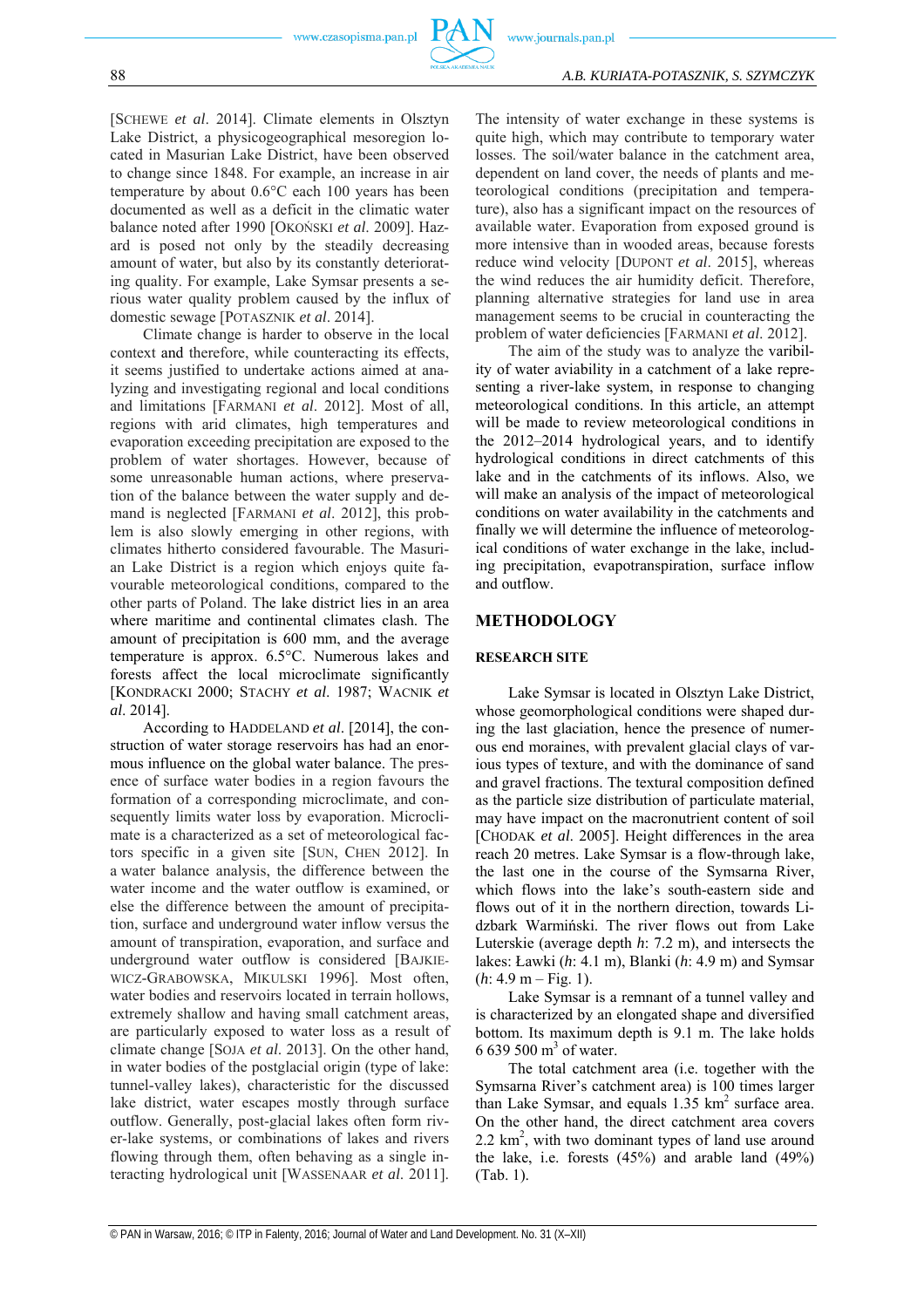www.czasopisma.pan.pl www.journals.pan.pl *Variability of the water availability in a river lake system – A case study of Lake Symsar* 89 N forest lake **Lake Symsar** river Klutajny Maków Lake Luterskie  $h=4$ nee  $h=7.2$ 100 kn Symsarna 心 Lake Blanki Jeziorany  $h<sub>i</sub>$ Lake Lawki SLOVAKIA km  $\theta$  $\overline{8}$ 

Fig. 1. The course of the Symsarna River; *h* = average depth of lake; source: own elaboration

|  |  |  |  |  |  |  |  | <b>Table 1.</b> The land use of the catchment area of Lake Symsar |  |
|--|--|--|--|--|--|--|--|-------------------------------------------------------------------|--|
|--|--|--|--|--|--|--|--|-------------------------------------------------------------------|--|

| Land cover                       | Area, ha                             |  |  |  |  |  |
|----------------------------------|--------------------------------------|--|--|--|--|--|
|                                  | Direct catchment of Lake Symsar      |  |  |  |  |  |
| Forests                          | 100.0                                |  |  |  |  |  |
| Grass/pastures/arable lands      | 109.0                                |  |  |  |  |  |
| Wetlands                         | 10.0                                 |  |  |  |  |  |
| Lack on plant cover (e.g. roads) | 1.0                                  |  |  |  |  |  |
|                                  | <b>Catchment of Tolknicka Struga</b> |  |  |  |  |  |
| Forests                          | 240.0                                |  |  |  |  |  |
| Grass/pastures/arable lands      | 1.544.0                              |  |  |  |  |  |
| Wetlands                         | 142.0                                |  |  |  |  |  |
|                                  | <b>Catchment of stream I</b>         |  |  |  |  |  |
| Forests                          | 162.0                                |  |  |  |  |  |
| Grass/pastures/arable lands      | 38.5                                 |  |  |  |  |  |
| Wetlands                         | 79.5                                 |  |  |  |  |  |
|                                  | <b>Catchment of stream II</b>        |  |  |  |  |  |
| Forests                          | 92.0                                 |  |  |  |  |  |
| Grass/pastures/arable lands      | 49.0                                 |  |  |  |  |  |
| <b>Lake Symsar</b>               |                                      |  |  |  |  |  |
| Water table                      | 121.3                                |  |  |  |  |  |
| Rushes                           | 14.2                                 |  |  |  |  |  |

Source: own elaboration based on Geoportal [2016] data.

The research includes an analysis of water exchange in Lake Symsar and water availability in catchments around the lake (direct lake's catchment and catchments of its inflows: the Tolknicka Struga, stream I and  $II - Fig. 2$ ).

There are some smaller watercourses flowing into Lake Symsar, apart from the Symsarna River. From the east, it is the Tolknicka Struga (TS). Additionally, wastewater from the Klutajny housing estate, pretreated in a mechanical (until July 2014) and now mechanical-biological plant with the use of microorganisms and an oxygenation system, flows into the lake (Fig. 2). The catchment area of the Tolknicka Struga  $(TS)$ , with the surface cover of 19.3 km<sup>2</sup>, is dominated by arable land (80%, some used periodically as pastures), while forests constitute 12.5% of the total area, and the rest is occupied by waterlogged areas (Fig. 2).

From the west, two smaller watercourses flow into the lake; stream I (SI) having a catchment area of  $2.8 \text{ km}^2$  and flowing into the lake near some summer cabins. In the land use structure of this watercourse's catchment area, forests constitute 57.9%, waterlogged areas make up 28.4%, and the remainder is used for agriculture.

Also, stream II (SII), with a catchment area of 1.41 km<sup>2</sup>, discharges into the lake. In its final section, the stream flows through wooded areas, occupying approx. 65.3% of its catchment area. The upper part of this watercourse's catchment area, including its sources, is used for agriculture (arable land and grasslands).

In conclusion, there are four lakes located in the total catchment of Lake Symsar (L), connected to the Symsarna River, thus forming a typical river-lakes system. The last lake in the system is Lake Symsar: a eutrophic water body, where rush vegetation occupies approx. 11.0% of the water's surface area.

Helophytes prevail in the species composition, with 60% of common reed communities. The Ecological State Macrophyte Index (ESMI) development factor was 0.336 in 2011 [WIOŚ Olsztyn, IOŚ 2012].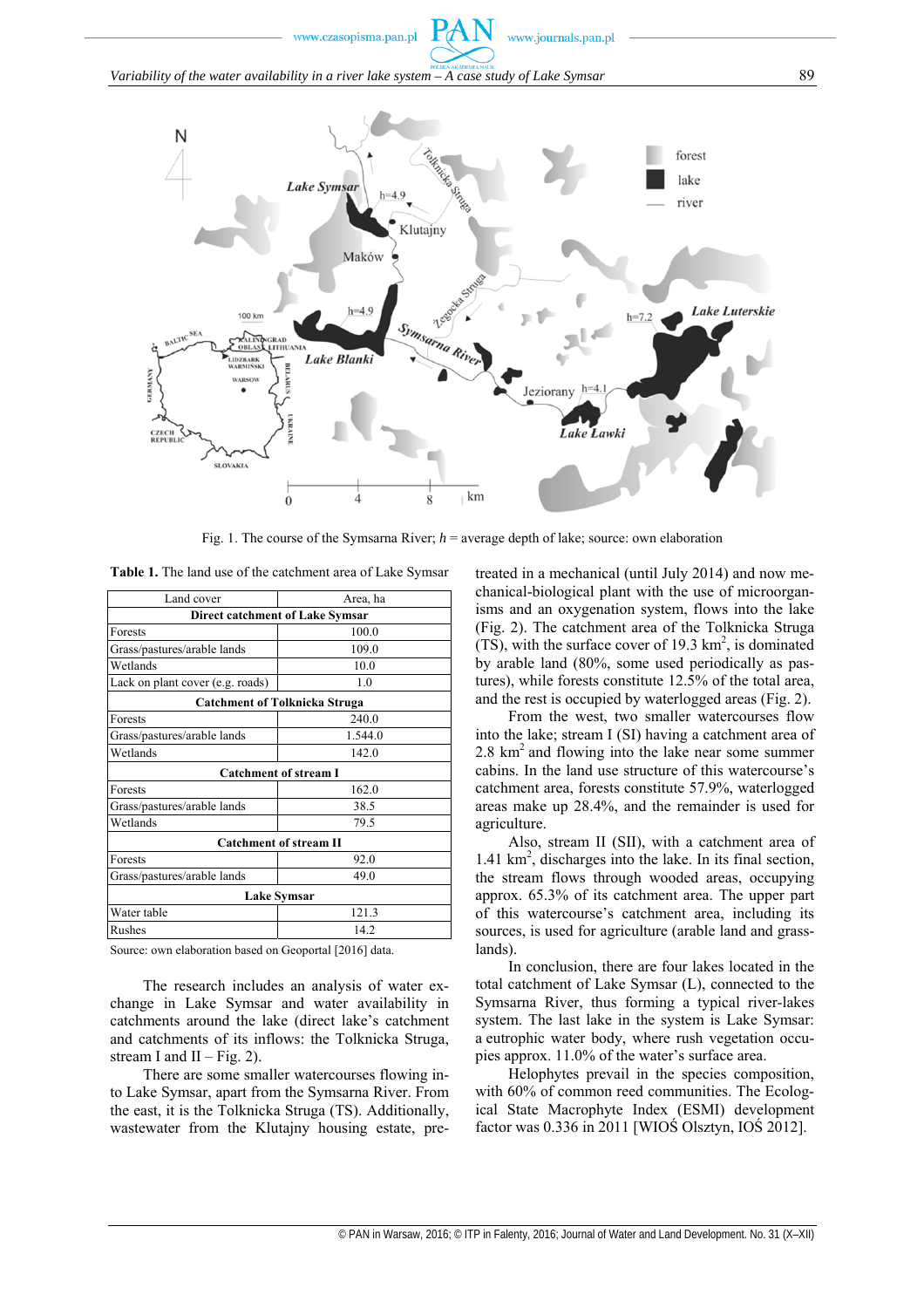



Fig. 2. The land use in the direct catchment area and in the catchment areas of Lake Symsar's inflows; source: own elaboration

# **METHODOLOGY**

The studies on the water balance of Lake Symsar and the field balances of its partial catchment areas, schematically shown in Figure 3, were carried out from November 2011 to October 2014 (thus including three hydrological years: 2012, 2013 and 2014).

The meteorological data of the period from November 2011 to October 2014 were obtained from the meteorological station in Lidzbark Warmiński, located approx. 8 km north of the analyzed lake (the sum of atmospheric precipitation, temperature, wind velocity and direction, air humidity), and from the Olsztyn/ Kętrzyn station (insolation), located approx. 50 km south-west of Olsztyn and east of Kętrzyn, both belonging to the Institute of Meteorology and Water Management National Research Institute in Białystok.

The plant growing season spanned a period with average daily air temperatures equal or above 5°C [SIŁUCH, BARTOSZEK 2012]. For the purpose of this study, the following dates were adopted as the onset and end of a plant growing season: 18.04–25.10.2012, 13.04–13.11.2013 and 6.04–21.10.2014. The water availability in partial catchments is presented in Figure 3, where incoming water includes: precipitation and expenditure, including evapotranspiration as the sum of evaporation and transpiration.

The difference between those components indicates excess or deficiency of water. Precipitation is known (based on data from the Institute of Meteorology and Water Management National Research Institute in Białystok), but evaporation (*ETo*) was derived from the *P* – *M* equation proposed by ALLEN *et al*. [1998], indicative of daily evaporation from the ground surface.

The formula for indicative evaporation proposed by ALLEN *et al*. [1998] allows for calculating the evaporation from low vegetation well-supplied with water. In order to calculate the actual evaporation inclusive of various types of land use, a combined method was employed, represented by the Penman– Monteith formula [ALLEN 2000; ALLEN *et al*. 1998; LECHNIO 2005]:



Fig. 3. Diagram of the water balance of the partial catchment areas of Lake Symsar (after ALLEN *et al*. [1998]); *T* = the evaporation from the surface of plants, or the phenomenon of transpiration,  $E =$  evaporation from the soil is described by the following equation (when the soil is hydrated, the coefficient has higher values;  $Kcb = Kcb'$  (from Allen et. al.(1998) + [0.04 ( $u_2 - 2$ ) – 0.004  $(RH_{\text{min}} - 45)$ ]  $(h/3)^{0.3}$ ;  $RH_{\text{min}}$  = the mean value for daily minimum relative humidity:  $RH_{\text{min}} = e^o(T_{\text{min}})/e^o(T_{\text{max}})$ ;  $h =$  the mean plant height during the mid or late season (m);  $e^{\circ}$  = saturation  $e^{\circ}(T)$  vapour pressure at the same temperature;  $Ke = Kr(Kc_{\text{max}} - Kcb)$ ;  $Kr =$  reduction coefficient of the soil evaporation (when the soil is hydrated it has a value of 1; during a drought it drops to 0);  $K_{\text{cmax}} = \{1.2 + [0.04 \ (u_2 - 2) - 0.004 \ (RH_{\text{min}} - 45)]\}$  $(h/3)^{0.3}$  or just  $Kc_{\text{max}} = Kcb + 0.05$  it is a value following rain or irrigation; source: own elaboration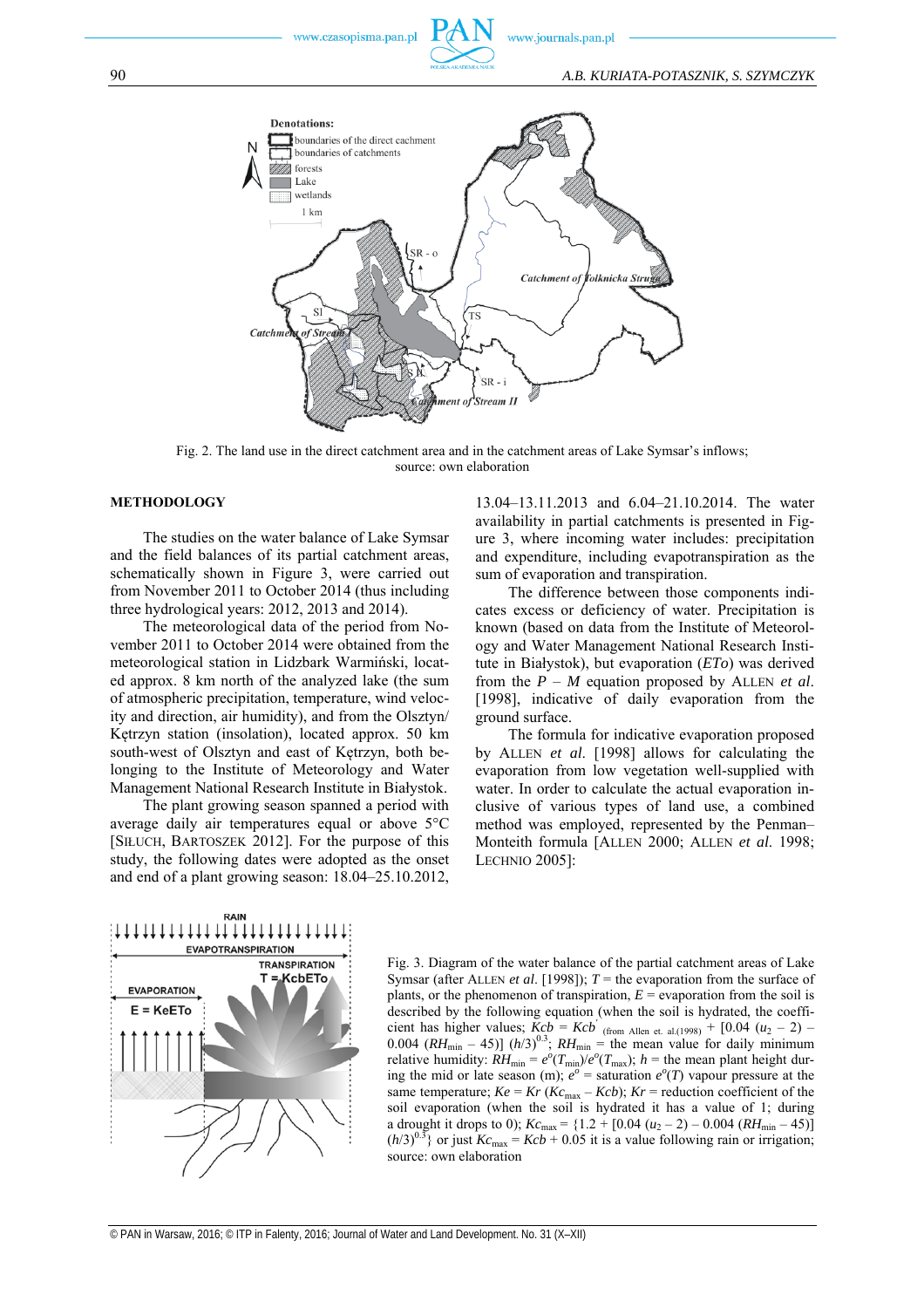*Variability of the water availability in a river lake system – A case study of Lake Symsar* 91

$$
ET = Eto Kc \tag{1}
$$

where:  $ET$  = terrain evaporation (actual) (mm),  $ETo$  = indicative evaporation for the land covered with low grass, on well-hydrated soil (mm), *Kc* = correction coefficient, taking into account the type of vegetation (dual crop coefficient) by ALLEN *et al*. [1998]:

$$
Kc_{(ini-med)} = \frac{Kc_{med} - Kc_{ini}}{n}
$$

$$
Kc_{(med-end)} = \frac{Kc_{end} - Kc_{med}}{n}
$$
 (2)

where:  $n =$  number days in the considered period; *ini* = 15 October; *med* = 21 July; *end* = 25 October

The *Kc* coefficient was calculated by adding the value obtained from the above equations to another *Kc* value of the day of the considered period, starting from the known *Kc* coefficients, e.g. *Kc* on  $16.04 =$  $Kc_{ini}$  (because it was the initial day, i.e. 15.04) +  $Kc_{(ini-med)}$ ;  $Kc$  on 17.04 =  $Kc$  from the previous day, i.e. *Kc* of  $16.04 + Kc_{(ini-med)}$ .

Values of *Kc* were extracted from the publication of ALLEN [2000]. Some are shown in Table 2.

A value of *Kc* may also be described by the following equation [ALLEN 2000]:

$$
Kc = Kcb + Ke \tag{3}
$$

where:  $Kcb$  = basal crop coefficient, describing transpirations,  $Ke = soil$  water evaporation coefficient, describing the soil evaporation.

Rainwater infiltrates to the interior of a soil profile. When the amount of water exceeds the retention capacity of soil, the excess may flow over the ground surface. The excess of water which cannot be absorbed by water-saturated soil is called surface runoff [RODRIGEZ-RODRIGEZ *et al*. 2012]. Moreover, the intensity of water saturation may be affected by the inclination of land [D'ARCY, CARIGNAN 1997] and by the soil profile or some geological features [DAMIANO *et al*. 2016]. Water retention in the individual catchments was recalculated relative to the surface area of a given catchment.

The water exchange in the tested lake is shown in Figure 3. The equation is as follows:

$$
Is - Os + P - EP \pm \Delta V = 0 \tag{4}
$$

where:  $Is = \text{surface inflows as the sum of inflows wa$ ter by rivers,  $Os =$  surface outflows by the river,  $P =$ precipitation, *EP* = evaporation (from the lake and rushes),  $\Delta V$  = change in the retention.

In 2012, the water balance equation consisted of the sum of precipitation on the income side and evapotranspiration on the outgoing side. From 2013, measurements of the flow rate of surface water in the watercourse were carried out and therefore, in the years 2013–2014, the water balance equation consisted of the sum of precipitation and the surface inflow via the watercourses (on the income side) and the surface outflow via the watercourses (on the outgoing side).

Another measure of the water exchange rate, beside the water balance equation, is the ratio of the volume of water discharged from a lake to the lake's capacity – that is the duration of water exchange in a given water body or, to put it simply, water retention time in a water body. Apart from horizontal exchange, it is useful to calculate the vertical water exchange index (the ratio of the annual total evaporation from a lake to the lake's capacity) and the total exchange intensity index (the ratio of the outflow from a lake and evaporation from its surface to the lake's capacity).

The basic equation of BAC [1989] and PRZADKA [2009] served to estimate the evapotranspiration from the lake (*EP*) while the previous equation [ALLEN 2000] was applied to estimate evapotranspiration from rushes. Unfortunately, data for the groundwater inflow and outflow during the analyzed period are unknown, hence these elements were excluded.

The evaporation from the lake's water surface was calculated from the formula proposed by BAC [1989] and PRZĄDKA [2009]:

$$
EP = 0.36d(1 + 0.5u_2)n
$$
 (5)

where:  $d =$  average monthly moisture deficiency,  $d =$  $E - e$ ,  $E =$  maximum pressure of water vapour,  $E =$  $6.1 \cdot 10^{(7.45T)/(235+T)}$ ;  $e =$  current pressure of water vapour,  $e = (RH \cdot E)/100$ ;  $RH =$  relative humidity of air, *RH* = 100 ( $e/E$ );  $u_2$  = wind speed (2 m above surface of area;  $n =$  number of days per month.

Cropp coefficient for the Penman–Montheith formula. Among the considered plant types, rushes rooted in the lake's bottom  $(Kc > 1)$ , with the maximum evaporation in the high plant growing season, were characterized by the highest value of the evaporation correction coefficient, which depended on a species, age of plants or latitude. A high value of the coefficient was also calculated for grass  $(Kc = 1.0 -$ Tab. 2), forming dense plant cover and often having an anti-erosion effect.

Trees (particularly coniferous trees) are characterized by the lowest evaporation coefficient (*Kc*:

**Table 2.** Correction coefficients *Kc* (crop coefficient) for the Penman–Montheith formula, taking into account the indicative evaporation from the plants

| The type of land cover                      | $Kc_{ini}$ | $Kc_{med}$ | $Kc_{end}$ |
|---------------------------------------------|------------|------------|------------|
| Coniferous forest                           | 0.7        | 0.65       | 0.65       |
| Grass                                       | 0.95       | 1.05       | 1.0        |
| Pasture                                     | 0.4        | 0.95       | 0.85       |
| Wetlands (low vegetation)                   | 0.2        | 1.1        | 1.1        |
| Rushes/marsh vegetation – stagnant<br>water | 1.0        | 1.2        | 1.0        |

Source: own elaboration based on LECHNIO [2005], ALLEN *et al*. [1998], ALLEN [2000].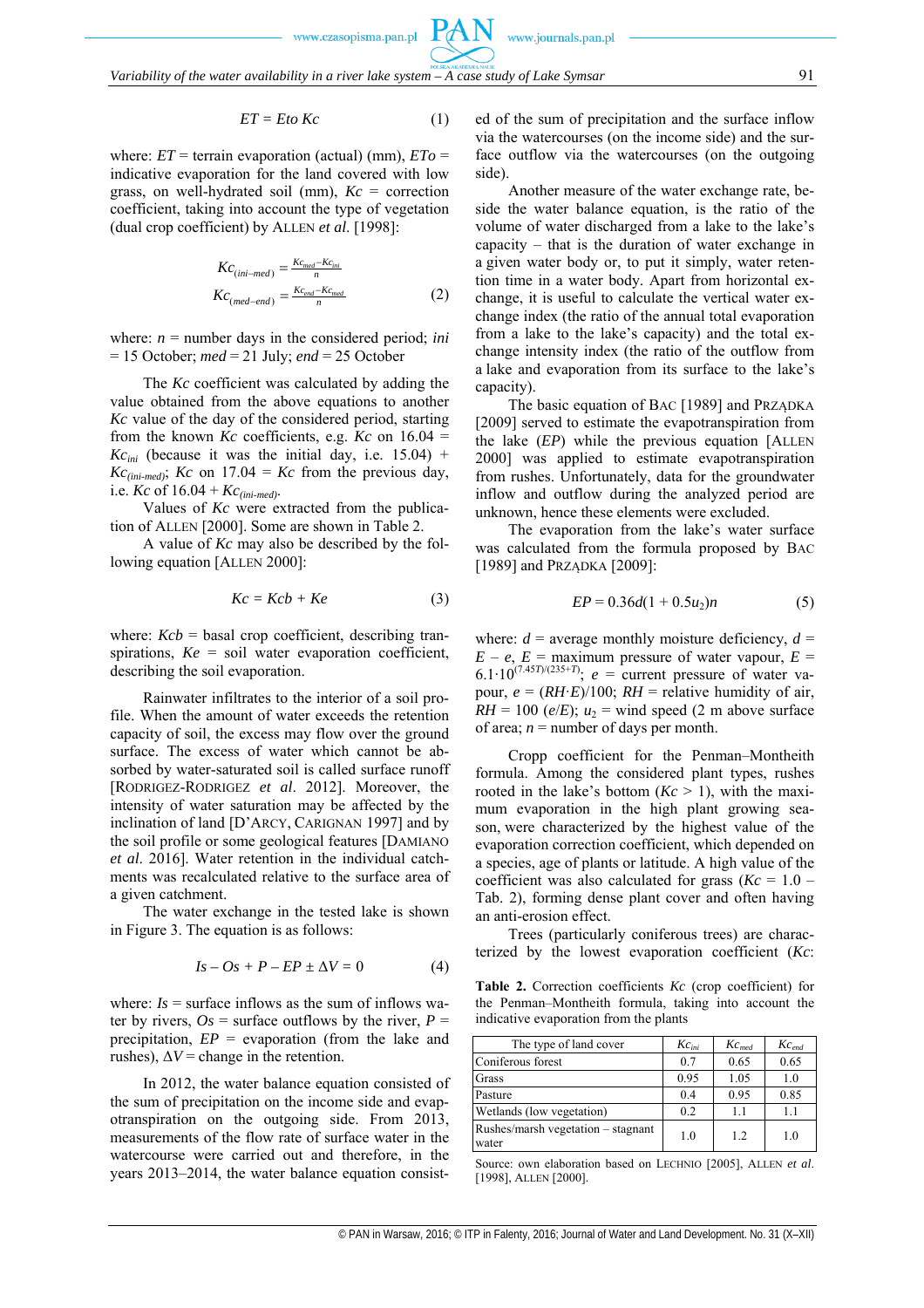0.65–0.67). When the average diurnal temperature exceeds 5°C (onset of a plant growing season), forest stands, particularly deciduous ones, evaporate most intensely. The water demand is high then because the leafage period starts.

The water velocity was measured using a Valeport current Meter. Then, the flow intensity was calculated based on the average water velocity in a crosssection and the cross-section's area of the stream.

# **RESULTS**

In the hydrological years 2012–2014, the average sum of precipitation was 611.6 mm (Fig. 4), about 2% higher than in the multi-year period: 1951–1975 [STACHY *et al*. 1987].



Fig. 4. Meteorological conditions in the vicinity of Lake Symsar (Lidzbark Warmiński station is located at a distance of approx. 8 km from the object); source: own study

The year 2012 can be regarded as a wet one, as the sum of precipitation was 827.5 mm, which was 40% higher than the average precipitation in the multi-year period.

But due to high temperatures (approx. 21.16% higher than in the compared period), it was also characterized by the highest water loss through evapotranspiration. The average temperature was 14.4°C in the plant growing season, and this was 6.7% higher than in the growing seasons from 1951 to 1975. In the following years, the sums of precipitation were lower, for example in 2013 the sum of precipitation was approx. 572.3 mm (about 4.5% lower than in the multiyear period). The average temperature in that year was 7.32°C. In turn, the year 2014 was dry, with the sum of precipitation being approx. 19.1% lower than in 1951–1975. The average wind velocity in the examined period  $(2012-2014)$  was  $2.57 \text{ m}^3 \cdot \text{s}^{-1}$ , the strength of wind was the highest in the period from November through March.

In 2012–2014, the average water yield from the Symsarna River catchment area was  $33.9 \text{ dm}^3 \cdot \text{km}^{-2} \cdot \text{s}^{-1}$ . The outflow was 48.14% higher in the growing season than in the remaining months, for example the water flow in the Tolknicka Struga during the plant growing period was almost twice as high as in the rest of the year (Tab. 3).

The situation was similar for SII (the flow was higher by approx. 2.5-fold). The lowest water yield

| Location | Catchment area<br>km <sup>2</sup> | Flow rate, $dm^3 \cdot s^{-1}$ |     |        |                       |                   | Water yield, $dm^3 \cdot s^{-1} \cdot km^{-2}$ |       |       |
|----------|-----------------------------------|--------------------------------|-----|--------|-----------------------|-------------------|------------------------------------------------|-------|-------|
|          |                                   | average                        | min | max    | standard<br>deviation | variation<br>$\%$ | 2012                                           | 2013  | 2014  |
| $SR - i$ | 33.4                              | 855                            | 686 | 1 227  | 214                   | 25                | 24.54                                          | 29.63 | 23.10 |
| TS       | 19.2                              | 100                            | 27  | 178    | 55                    | 55                | 6.13                                           | 7.06  | 3.12  |
| SI       | 2.7                               | 47                             | 18  | 61     | 19                    | 40                | 13.96                                          | 13.23 | 16.24 |
| SП       | 1.4                               | 22                             | 10  | 30     |                       | 39                |                                                | 28.20 | 9.88  |
| $SR-o$   | 22.9                              | 1 0 1 6                        | 683 | $-460$ | 340                   | 33                | 56.59                                          | 46.79 | 33.02 |

**Table 3.** The flow rate of surface waters in the catchment area of Lake Symsar and the magnitude of the water yield (as an amount of water outflows from the surface  $1 \text{ km}^2$  of their catchment areas in 1 second)

Explanations: SR-i = Symsarna River inflow (part of catchment from Blanki Lake to the outflow from Symsar Lake); TS = drainage ditch Tolknicka Struga; SI = stream I (forestry-agricultural catchment; SII = stream II (agro-forestry catchment); SR-o = Symsarna River – outflow (part of cachment from Symsar Lake, to the inflow called the Kierwińska Struga). Source: own study.

was characteristic for the SI catchment area, where periodical water decrements during a drought period occurred in the stream. In 2012–2014, the average flow from the catchment surface area amounted to 33.0  $\text{dm}^3 \cdot \text{km}^{-2} \cdot \text{s}^{-1}$ . In the plant growing season, the outflow from the catchment area was higher by 36% than during the other months. The availability of water in the riverbeds in the subsequent years of research declined, which was attributed to the decreasing amounts of rainfall.

An important role in water retention was played by the forests in the catchment area, e.g. for stream I, where forests occupy 57.9% of the catchment's surface area, more than  $6000 \text{ m}^3$  of water per hectare was retained. Somewhat less water evaporated from the terrain with natural mosaic cover [ŚLĄZEK 2014].

Unfavourable to the storage of water are barren areas and arable land. In the structure of land use within the Tolknicka Struga's catchment area, arable land prevailed. Such land cover is characterized by quite high evaporation from its surface and therefore the transpiration from plant surfaces constituted 98.2% of total evapotranspiration.

In the analyzed period (2012–2014), the sum of evaporation and transpiration from the direct catchment area via plants, i.e. forests and pastures, amounted to 1  $245 \text{ m}^3 \cdot \text{ha}^{-1}$ . On the other hand, the sum of precipitation was at a level of 3 974  $m^3 \cdot ha^{-1}$ . The amount of water reaching the surface with atmospheric precipitation was over 35% higher than the amount evaporating from it (Fig. 5).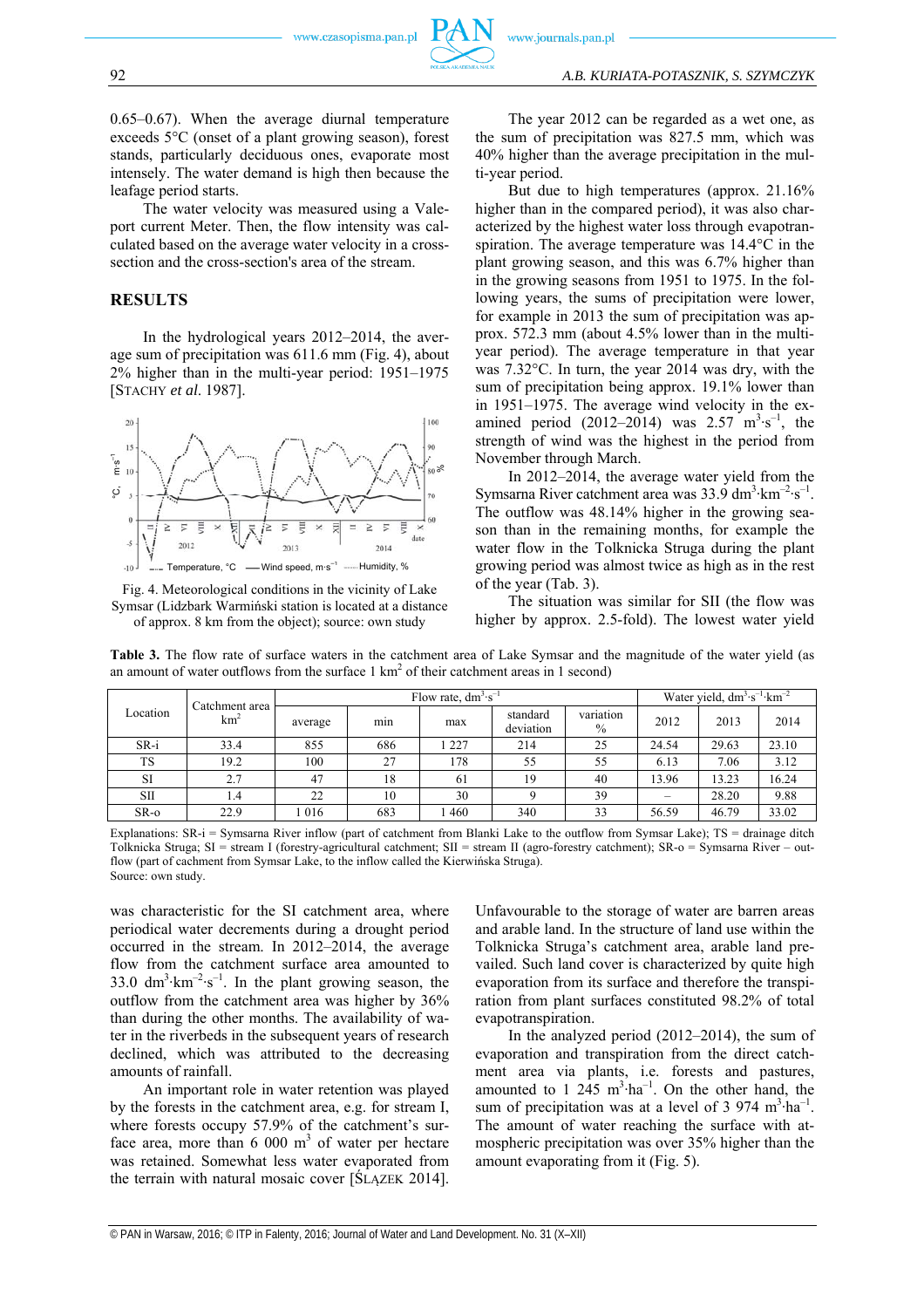

Fig. 5. Water retention in the partial catchments of Lake Symsar; source: own study

The most intensive evaporation appeared in the grassland, which constituted 49.5% of the whole catchment's area surface. In the years 2012–2014, availability of water was observed in the catchment area of stream I. In the structure of this catchment area, wooded areas prevailed (coniferous forests), which generally have a favourable impact on water retention.

Symsar Lake and the Symsarna River represent a river-lake system, typical of a postglacial landscape. The main sources of water supply are surface inflows, while less water is delivered through precipitation (Fig. 6).

For example, precipitation and surface inflow introduced approx. 296 000  $m^3$ ·ha<sup>-1</sup> of water in 2013.

The contribution of the surface inflows to the total water income was as much as 89.4%. The amount



Fig. 6. Vertical water exchange in Lake Symsar; source: own study

of water drained from the lake reached 273 000  $m^3$ ·ha<sup>-1</sup>, with 3.7% lost by evaporation (including from the rush surface), and 90.0% by the outflow. Because 2014 was a dry year, the water income to Lake Symsar was lower than in the previous year, approx. 205.000  $m^3$ ·ha<sup>-1</sup> of the lake's surface, with 82.7% lost by the surface inflow. Approximately 3.8% of the outgoing water left through evaporation.

The Symsarna River divides Lake Symsar into two parts: the main one, through which the river flows, and a bay. The volume of water in the northern bay does not exceed 4% of the whole lake's water holding capacity. The maximum depth of the bay is 5 m. The bay is fed with waters from a small stream denoted as SL, which does not have a surface outflow. The bay therefore presents characteristics of a closed water body and no horizontal water exchange takes place in it. However, the vertical type of water exchange plays a significant role in the water circulation within the bay. It occurs through evaporation from the surface of rushes and from the surface of open lake waters. The bay, similarly to the rest of the lake, lies in a land depression, and its shores are predominatly covered with forest. Based on the calculated evaporation indices, whose values depended on the meteorological conditions in 2012–2014, it can be concluded that waters in the bay are mixed at least once a year, every 238 days and 6 hours. Evaporation from the surface of rush plants (covering around 12% of the bay's surface) is responsible for around 4% of total water loss. The remaining water is evaporated from the open water surface of the bay. The intensity of water evaporation depended on the sum of precipitation and on high temperatures.

#### **DISSCUSION**

Water bodies like Lake Symsar, as elements of river-lakes systems, are susceptible to frequent exchanges of water. In Lake Symsar, the percentage of water exchange, seen as the intensity of water outflow from the lake, was 23% a year [SIDORUK, POTASZNIK 2011]. The water exchange percentage in a water body during a year determines the cycling of matter in that water body and influences the quality of its water. Water exchange involves different parts of water masses in a lake, depending on a current thermal structure. Frequently, water exchange is implicated in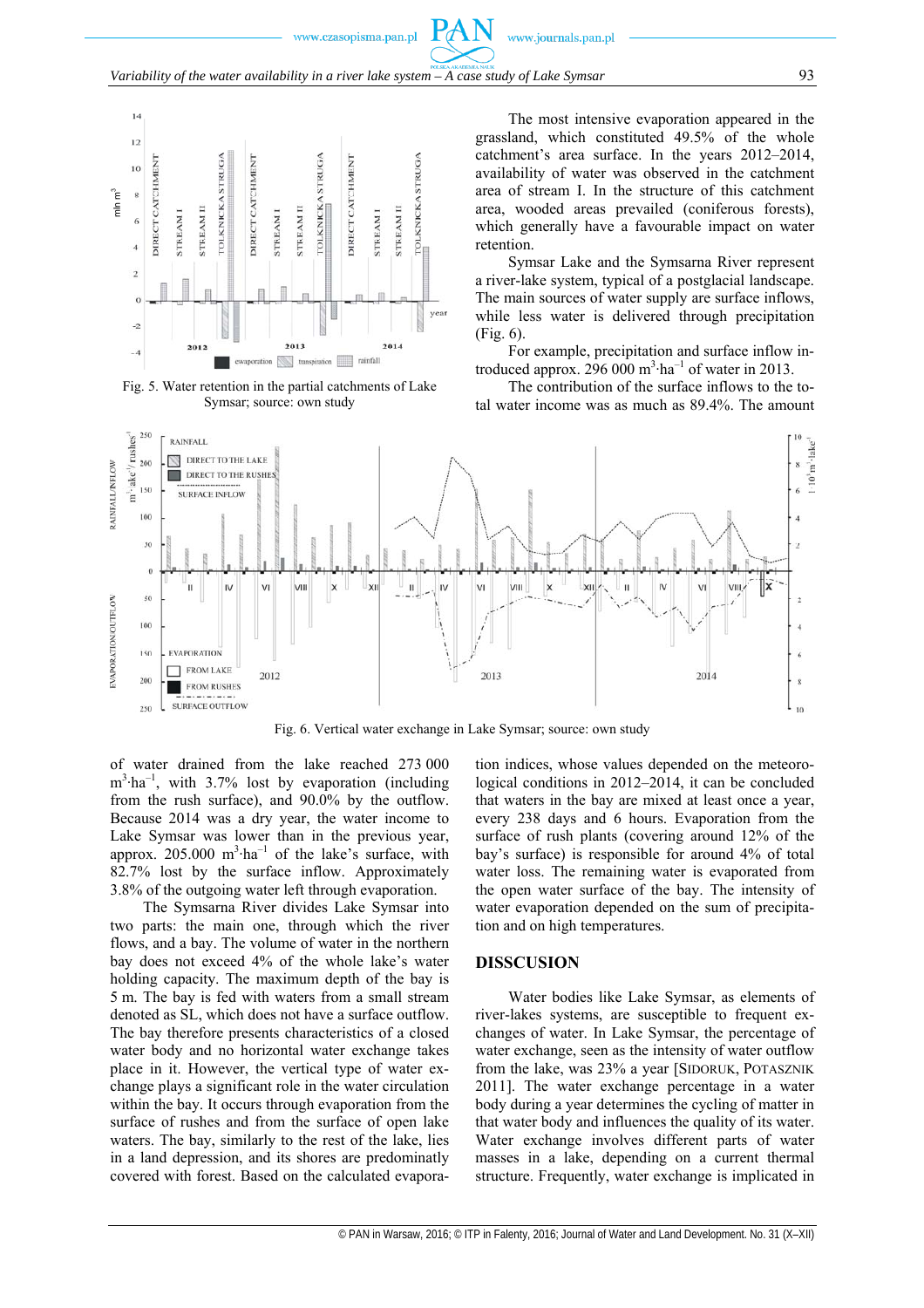water bodies undergoing circulation because a water current prevents accumulation of substances, which is likely to happen in lakes like Lake Symsar. Short water retention time favours the accumulation of nutrients in the hypolimnion, where water is colder and denser, and therefore water exchange does not proceed as intensively as in the more superficial water layers in the epilimnion [BORSUK 2014]. The total exchange of water in Lake Symsar (including vertical and horizontal exchange) takes approx. 66 days and 14 hours. Water bodies like Lake Symsar, as elements of river-lakes systems, are vulnerable to frequent exchanges of water [HILLBRICHT-ILKOWSKA, WIŚNIEW-SKI (eds) 1996]. Lakes with small surface areas are more susceptible to variable hydrological conditions: prolonged changes in the precipitation regime, groundwater escape. The catchment area's surface and its land use are basic factors affecting the water balance of the catchment area [CARDILLE 2004]. The horizontal exchange coefficient for the tested lake (or the ratio of the amount of water flowing out from the lake to its total volume) was 4.98, meaning that the lake's water was exchanged by horizontal exchange (inflow-outflow) every 73 days and 7 hours. The intensity of water exchange favours the resistance of an aquatic ecosystem to eutrophication, because it limits excessive accumulation of biogenes in the water body [WIŚNIEWSKI *et al*. 2007]. In our case study of Lake Symsar, the Symsarna River was responsible for the introduction of approximately 72.0% of general water originating from the surface inflows. The rest of the water was introduced by the Tolknicka Struga (TS), stream I (SI) and stream II (SII). Lake Symsar was characterized by a relatively low coefficient of vertical exchange of water: 0.41 (calculated as the ratio of evaporated water amount to total volume). The contribution of this exchange amounted to only 11.4% of the total water exchange. In a study by WIŚNIEWSKI *et al*. [2007], the contribution of vertical exchange in Dąbie Lake, located in the delta of the Odra River, did not even reach 1%. Evapotranspiration could be an important component of a water cycle equation in river catchment areas. In the balance of Polish rivers, it constitutes about 70% of water loss [ŚLĄZEK 2014]. Evapotranspiration depends on variable meteorological conditions, the soil type, slope and land use (in Poland, mosaic development of landscapes dominantes). Evapotranspiration can be estimated for large catchment areas, even where hydrogeological parameters of the soil are unavailable [ŚLĄZEK 2014]. Precipitation is a decisive factor influencing the magnitude of evaporation from forest catchment areas [WANG *et al*. 2011]. The largest amount of water is evaporated in July, which correlated with the intensity of precipitation. The lowest land evaporation from a catchment area dominated by drained agricultural areas was observed in the non-vegetation season [MICHALCZYK *et*  *al*. 2002]. The higher values of evaporation were characteristic for open lake surfaces. The evaporation from reed fields equals  $10 \text{ mm} \cdot d^{-1}$  and only sometimes reaches 20 mm∙d–1, thus being higher than in wooded areas [HERBST, KAPPEN 1999]. Rushes play an important role in shaping microclimate and hydrological conditions, because they reduce humidity deficiencies in the air and increase the amount of precipitation [HERBST, KAPPEN 1999].

In Lake Symsar, which represents an element of a river and lake system, evaporation from the surface of rushes was small because the percentage cover composed of these plants was small as well, approximating 11%. Nevertheless, evaporation from the surface of the water body did not affect significantly the lake's water balance. The location of the lake in a post-glacial channel, large differences in the elevation of the area and the forest cover of the immediate catchment around the lake limited the vertical water loss. The availability of water in the analyzed river and lake system was mostly influenced by the surface inflow and outflow, i.e. the vertical type of water exchange.

# **CONCLUSIONS**

Based on the studies carried out on the variability of hydrological conditions of the catchment of a lake representing a river-lake system as a response to changing meteorological conditions of water availability in catchments, it can be concluded that despite quite high total exchange of the water (inflow– outflow) in Lake Symsar (every 66 days and 14 hours), the analyzed river-lake system was characterised by water retention abilities. The sum of evapotranspiration and the sum of precipitation in the riverlake system had a minimal influence on the formation of water resources. Mainly, the water of the Symsarna River affected the balance between the water income and the water outgoings in the lake.

The land use of the catchment area seems to play a very important role in the local water cycle, because the studies proved that the water retention was favoured by wooded and marshy areas. The highest retention capacity was characteristic for the inflow's catchment areas where wooded areas, arable land and marshes prevailed. On the other hand, wasteland and large height differences of the terrain are unfavourable to water retention, intensifying soil evaporation and accelerating the water run-off outside of the catchment area. Among possible measures to limit water deficits in an agricultural-forest catchment area of a river-lake system, the rational use and management of the catchment land are recommended. Broadscale actions aimed at the amelioration of poor local retention capacity may contribute to some improvement in water resources regionally and even globally.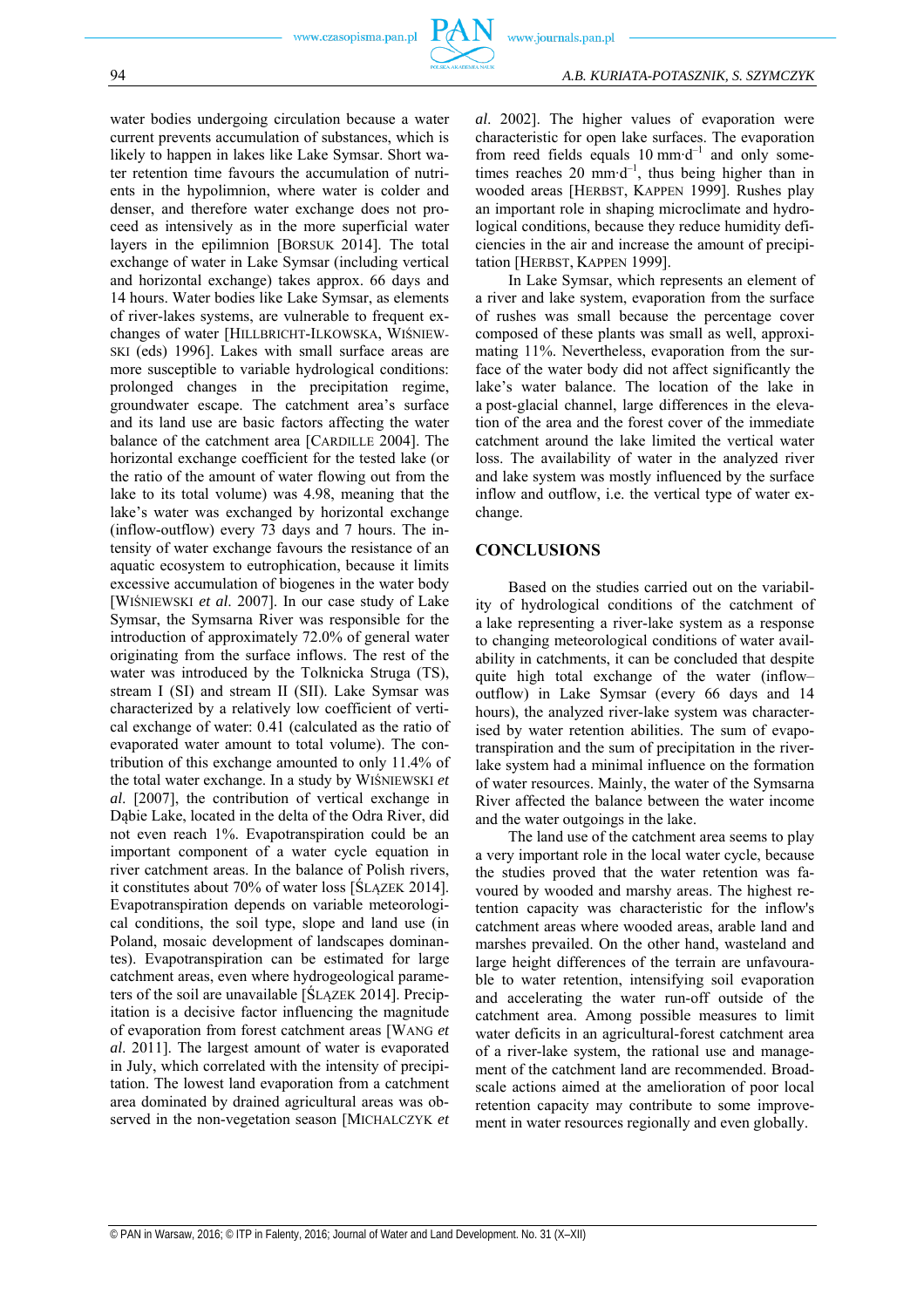#### **REFERENCES**

- ALLEN R.G. 2000. Using the FAO-56 dual crop coefficient method over an irrigated region as part of an evapotranspiration intercomparison study. Journal of Hydrology. Vol. 229. Iss. 1–2 p. 27–41.
- ALLEN R.G., PEREIRA L.S., RAES D., SMITH M. 1998. Crop evapotranspiration – Guidelines for computing crop water requirements. FAO Irrigation and Drainage Paper 56. Rome. FAO. ISBN 92-5-104219-5 pp. 328.
- BAC S. 1989. Współzależność miesięcznych i dekadowych wielkości ewapotranspiracji według Penmana z parowaniem z wolnej powierzchni wody w świetle dwudziestoletnich badań [Interrelationships of monthly and decade values of evapotranspiration acc. to Penman with evaporation from free water surface based on twenty years' research]. Zeszyty Naukowe AR we Wrocławiu. Ser. Melioracje. Z. 191 p. 99–109.
- BAJKIEWICZ-GRABOWSKA E., MIKULSKI Z. 1996. Hydrologia ogólna [General hydrology]. Warszawa. ISBN 978-83- 01-14579-8 pp. 297.
- BORSUK S. 2014. Ekologiczno-geochemiczny system oceny jakości wód jeziornych. Problemy. Metodologia. Modelowanie [Ecological-geochemical assessment system of lake water quality]. Bydgoszcz. Wydaw. Uczelniane UTP pp. 198.
- CARDILLE J., COE M.T., VANO J.A. 2004. Impacts of climate variation and catchment area on water balance and lake hydrologic type in groundwater-dominated systems: a generic lake model. Earth Interaction. Vol. 8. Iss. 13 p. 1–22.
- CHODAK T., KASZUBKIEWICZ J., TASZ W. 2005. Skład granulometryczny i zawartość makroskładników w materiale glebowym zmywanym w wyniku erozji powierzchniowej [Grain size distribution and macronutrients content in soils washed away during surface erosion]. Acta Agrophysica. Vol. 5. Iss. 3 p. 577–587.
- DAMIANO E., GRECO R., GUIDA A., OLIVARES L., PICERELLI L. 2016. An investigation of infiltration and deformation processes in layered small-scale slopes in pyroclastic soils. In: Volcanic rocks and soils. Eds T. Rotonda, M. Cecconi, F. Silvestri, P. Tommasi. London. Taylor and Francis Group p. 163–166.
- D'ARCY P., CARIGNAN R. 1997. Influence of catchment topography on water chemistry in southeastern Québec Shield lakes. Canadian Journal of Fisheries and Aquatic Sciences. Vol. 54. Iss. 10 p. 2215–2227.
- DUPONT S., PIVATO D., BRUNET Y. 2015. Wind damage propagation in forests. Agricultural and Forest Meteorology. Vol. 214. DOI: 10.1016./j.agrformet.2015.07.010 p. 243–251.
- FARMANI R., BUTLER D., HUNT D.V., MEMON F.A., AB-DELMEGUID H., WARD S., ROGERS C.D. 2012. Scenariobased sustainable water management and urban regeneration. Proceedings of the ICE-Engineering Sustainability. Vol. 165. Iss. 1 p. 89–98.
- Geoportal undated. Kataster [online]. [Access: 08.12.2016]. Available at: http://mapy.geoportal. gov.pl/imap/ ?gpmap=gp0&actions=acShowServices\_KATASTER
- HADDELAND I., HEINKE J., BIEMANS M., EISNER S., FLÖRKE M., HANASAKI N., KONZMANN M., LUDWIG L., MASAKI Y., SCHEWE J., STACKE T., TESSLER Z.D., WADA Y., WISSER D. 2014. Global water resources affected by human interventions and climate change. Proceedings of the National Academy of Sciences. DOI: 10.1073/ pnas.1222475110. p. 3251–3256.
- HERBST M., KAPPEN L. 1999. The ratio of transpiration versus evaporation in a reed belt as influenced by weather conditions. Aquatic Botany. Vol. 63 p. 113–125.
- HILLBRICHT-ILKOWSKA A., WIŚNIEWSKI R.J. (eds) 1996. Funkcjonowanie systemów rzeczno-jeziornych w krajobrazie pojeziernym: rzeka Krutynia (Pojezierze Mazurskie) [The functioning of river-lake system in a lakeland landscape: river Krutynia (Mazurian Lakeland, Poland)]. Zeszyty Naukowe PAN "Człowiek i Środowisko". Z. 13. Dziekanów Leśny. Ofic. Wydaw. Instytutu Ekologii PAN. ISBN 8387089028 pp. 342.
- KONDRACKI J. 2000. Geografia regionalna Polski [Regional geography of Poland]. Warszawa. Wydaw. Nauk. PWN ISBN 83-01-12479-2 pp. 440.
- LECHNIO J. 2005. Hydrologiczne warunki obiegu substancji w obrębie wariantów krajobrazu. W: Z problematyki funkcjonowania krajobrazów nizinnych [Hydrological conditions of the circulation of substances within the landscape variants. In: On the issue of the functioning of lowland landscapes]. Eds A. Richling, J. Lechnio. Warszawa. UW p. 95–126.
- MICHALCZYK Z., BARTOSZEWSKI S., TURCZYŃSKI M. 2002. Water conditions of Polesie region. Acta Agrophysica. Vol. 66 p. 49–76.
- OKOŃSKI B., MILER A.T., PANFIL M. 2009. The dynamic of climate elements and land drainage impact on hydrological conditions in lakeland blind drainage area. Journal of Water and Land Development. No. 13a p. 225–238. DOI: 10.2478/110025.010.0030.9.
- POTASZNIK A., SZYMCZYK S., SIDORUK M., ŚWITAJSKA I. 2014. Role of Lake Symsar in the reduction of phosphorus concentration in surface runoff from agricultural lands. Journal of Water and land Development. No. 20 p. 39–44. DOI: 10.2478/jwld-2014-0006.
- PRZĄDKA Z. 2009. Porównanie wyników oceny parowania jeziora Łękuk uzyskanych metodą obliczeniową i pomiarową [Comparison of evaporation estimation results for Łękuk Lake obtained by calculation and measurement methods]. Monitoring Środowiska Przyrodniczego. Nr 10 p. 73–78.
- RODRÍGUEZ-RODRÍGUEZ M., GREEN A.J., LÓPEZ R., MAR-TOS-ROSILLO S. 2012. Changes in water level, land use, and hydrological budget in a semi-permanent playa lake, Southwest Spain. Environmental Monitoring Assessment. Vol. 184. Iss. 2 p. 797–810. DOI: 10.1007/ s10661-011-2002-1.
- SCHEWE J., HEINKE J., GERTEN D., HADDELAND I., ARNELL N.W., CLARK D.B. *et al*. 2014. Multimodel assessment of water scarcity under climate change. Proceedings of the National Academy of Sciences. Vol. 111. No. 9 p. 3245–3250. DOI: 10.1073/pnas.1222460110.
- SIDORUK M., POTASZNIK A. 2011. Stan trofii jeziora Symsar i możliwości jego poprawy [The trophic status of Symsar Lake and possibilities of its improvement]. Inżynieria Ekologiczna. Z. 26 p. 221–229.
- SIŁUCH M., BARTOSZEK K. 2012. Możliwości wykorzystania danych satelitarnych do wyznaczania początku i końca okresu wegetacyjnego [The use of satellite data for determining the onset and the end of a plant growing season]. Woda-Środowisko-Obszary Wiejskie. T. 12. Z. 2 (38) p. 245–255.
- SOJA G., ZÜGER J., KNOFLACHER M., KINNER P., SOJA A.M. 2013. Climate impacts on water balance of a shallow steppe lake in Eastern Austria (Lake Neusiedl). Journal of Hydrology. Vol. 480 p. 115–124. DOI: 10.1016/ j.jhydrol.2012.12.013.